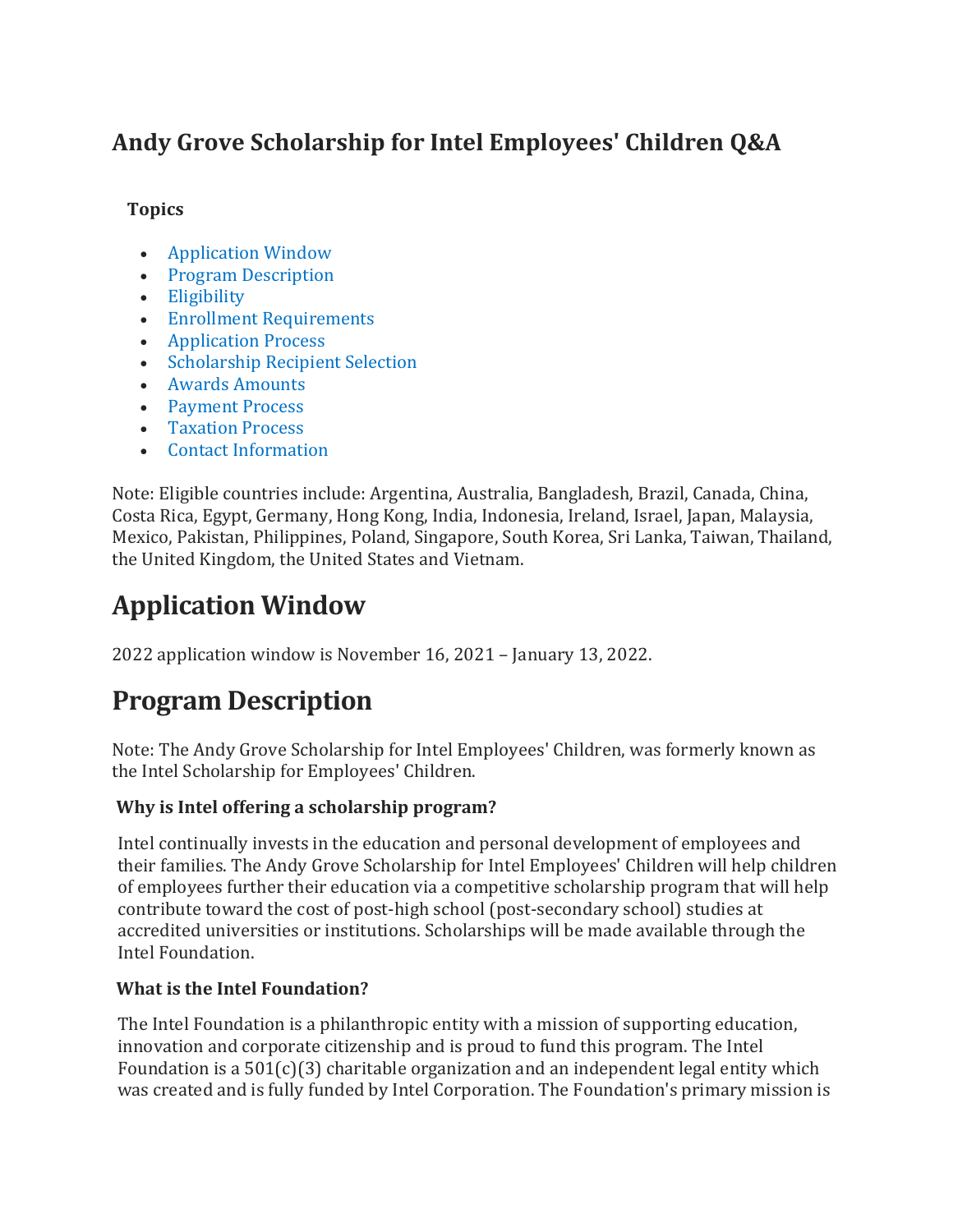to advance science, mathematics, engineering and technical education in order to fuel tomorrow's innovators and to be good corporate citizens both locally and globally.

## **Where can I find out more about the program?**

Applicants can access the program guidelines and the online or printable application forms during the assigned application yearly window at <https://learnmore.scholarsapply.org/intel>

#### **Who is the program administrator**

The Intel Foundation has contracted with Scholarship America to administer the Andy Grove Scholarship for Intel Employees' Children. Scholarship America, a leader in managing competitive scholarship programs for corporations and foundations, is located in Minnesota, USA. If you have specific questions about the program after reading this information, contact Scholarship America directly at [intel@scholarshipamerica.org.](mailto:intel@scholarshipamerica.org)

## **How many scholarships are available?**

The number of scholarships awarded each year will vary depending on the number of applications received and the type of schools recipients attend. The scholarship pledge amount from the Intel Foundation is \$ 1.36M (USD).

## **Which countries are eligible to participate?**

The Andy Grove Scholarship for Intel Employees' Children are now available in the following countries/sites: Argentina, Australia, Bangladesh, Brazil, Canada, China, Costa Rica, Egypt, Germany, Hong Kong, India, Indonesia, Ireland, Israel, Japan, Korea, Malaysia, Mexico, Pakistan, Philippines, Poland, Singapore, Sri Lanka, Taiwan, Thailand, the United Kingdom, the United States, and Vietnam.

The goal is to establish a global program. The program will be continually evaluated to determine which countries or sites to add every year. Country/site participation in the program is dependent upon country/site-specific taxation issues and whether education is already supported by alternative means including government agencies or programs administered by Intel site management.

# **Eligibility**

Program and eligibility requirements vary based on tax laws and country/site-specific rules and regulations. Individuals that are employed by a wholly-owned Intel subsidiary and are not directly on Intel payroll are not eligible to participate.

## **Who is an eligible employee?**

1.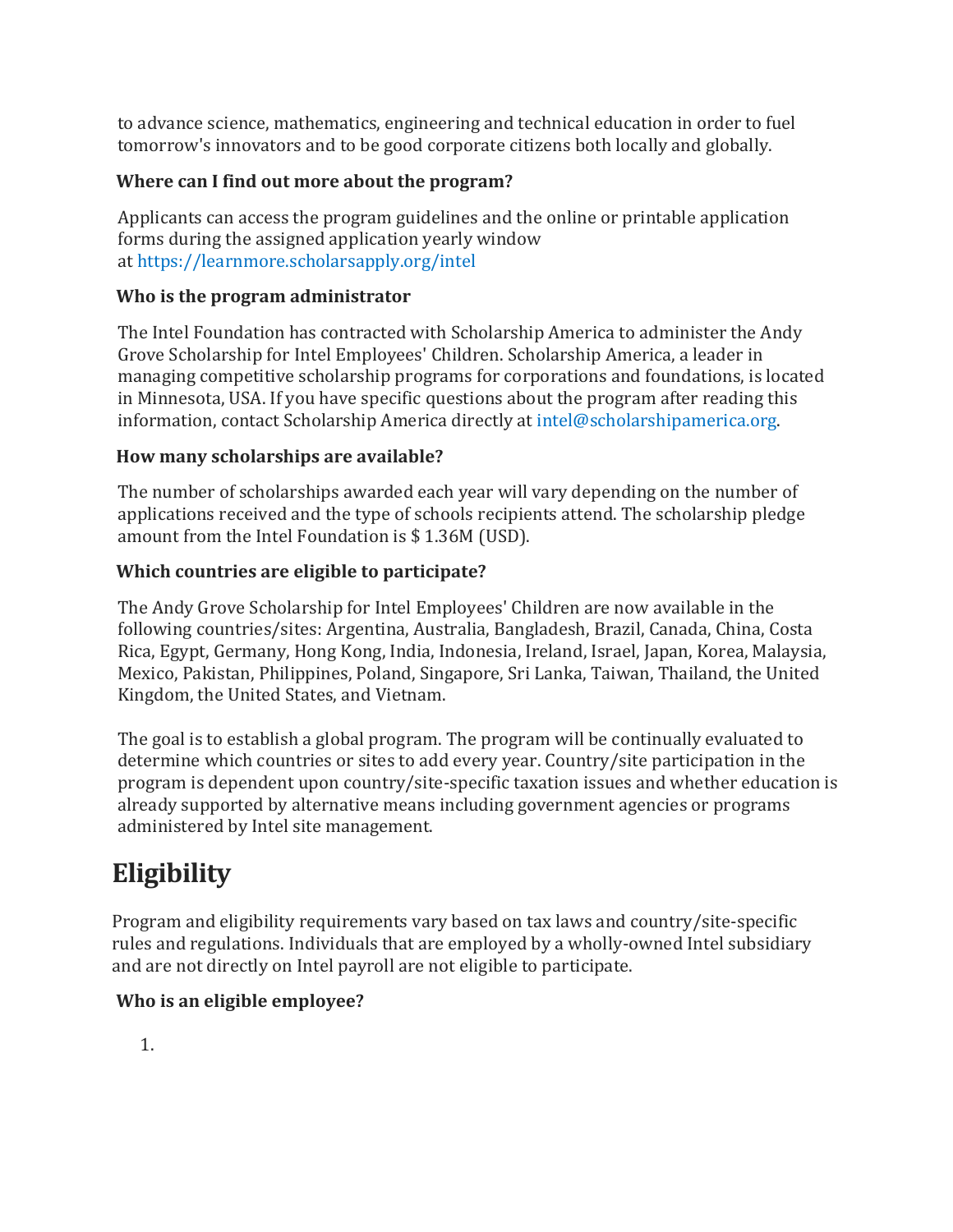- An Intel active blue-badge general full-time (GFT) or part-time employee (PTE) who is directly paid by Intel at the time of award announcement (e.g., the date notification letters are sent to applicants)
- An Intel retired blue-badge GFT or PTE who met [Intel's retirement eligible](https://circuit.intel.com/content/hr/benefits/retirement/Retiree_Frequently_Asked_Questions.html)  [criteria](https://circuit.intel.com/content/hr/benefits/retirement/Retiree_Frequently_Asked_Questions.html) and has retired directly from Intel
- An Intel blue-badge GFT or PTE paid directly by Intel, who died while in active service for Intel or after retiring directly from Intel

Those who are not eligible include:

- Intel Contract Employees (ICE), interns, students, and green badge contingent workers
- Children of employees who are corporate officers, vice presidents (executive, senior, or appointed), fellows, and members of the board of directors for Intel Corporation or the Intel Foundation

## **Who can apply?**

Applicants must be dependent\* children of eligible full-time or part-time Intel employees as defined above.

## **\*Dependent children are defined as:**

- Birth children or adopted children of an eligible employee
- Children of a same sex domestic partner
- Children of a common law marriage/opposite sex domestic partnership (applicable only outside of the United States)
- Stepchildren who live with an eligible employee
- Children who live permanently with an eligible employee, depend solely on that employee for support, and for whom the employee or his/her spouse is the courtappointed permanent legal guardian

**Note**: Certifying eligibility and/or submitting an application for the scholarship program does not automatically imply a scholarship will be granted.

#### **I have two eligible children; may both apply for the scholarship?**

Yes, each eligible child may apply for the scholarship. Awards are granted per child, not per family.

#### **What is the maximum age for participation in the program?**

Applicants in the U.S. must be age 24 and under as of the [Application Window end date](https://employeecontent.intel.com/content/hr/worklife/general/Scholarship_for_Employees_Children_FAQs.html#E_ApplicationWindow) to apply for the scholarships. For applicants outside the United States the maximum age is 26 due to international military service or other country/site-specific requirements.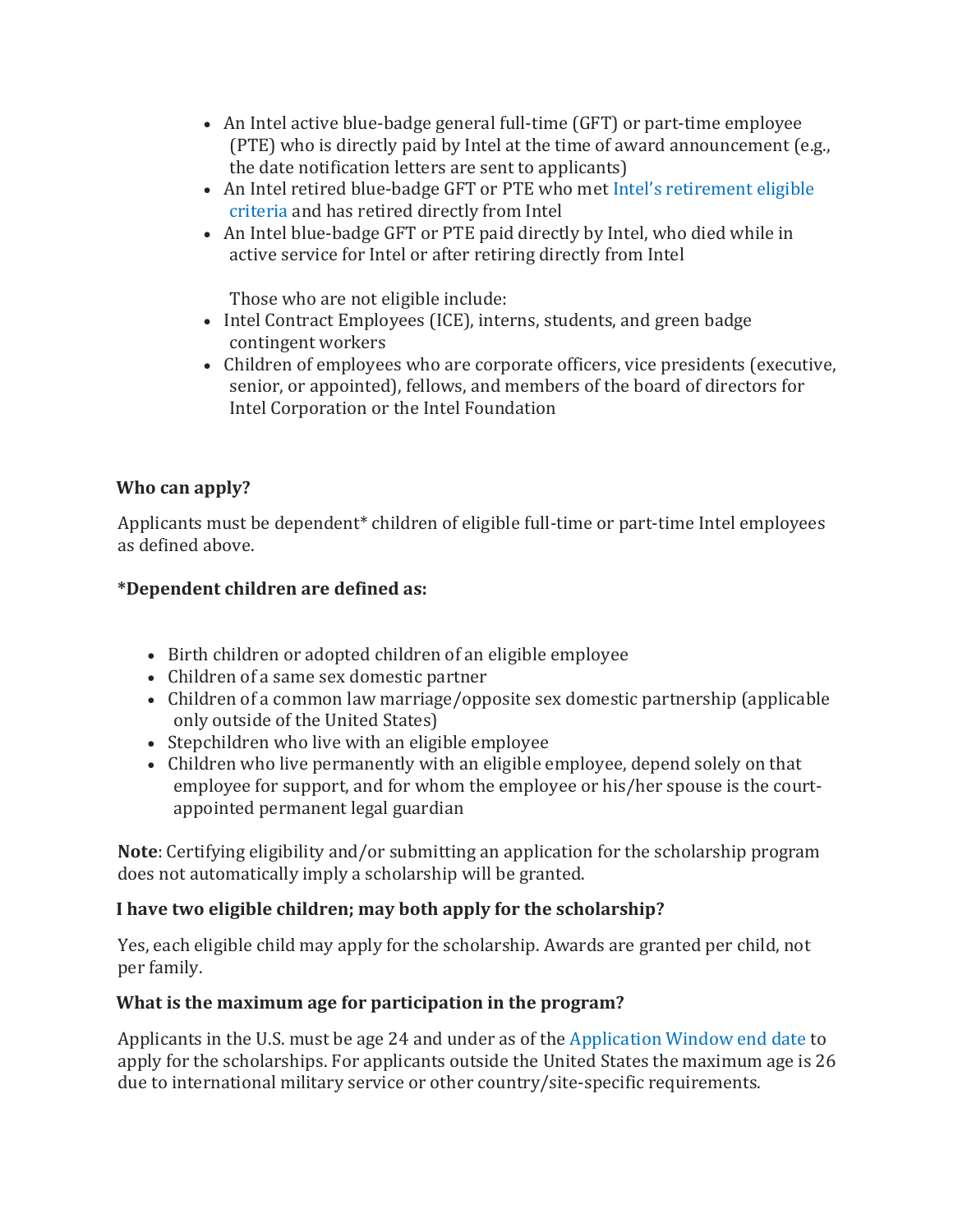#### **My grandparent is an Intel employee. Am I eligible?**

This program is specific to the dependent children of Intel employees as defined above. Grandchildren are not eligible except in the situation where the Intel employee is the legal guardian.

#### **Are there measures in place to ensure scholarship funds are not awarded to persons or entities on the Specially Designated Nationals list maintained by the US Department of the Treasury?**

Yes, Scholarship America verifies all applicants and educational institutions for the Andy Grove Scholarship for Intel Employees' Children program. Applicants must be eligible to receive funding through the Office of Foreign Assets Control.

# **Enrollment Requirements**

## **What are the enrollment requirements?**

Applicants living **in the United States** must be high school seniors or high school graduates who plan to enroll or are already enrolled in **undergraduate** studies at an accredited two- or four-year college, university, or vocational-technical school.

Applicants living **outside the United States** must be in their final year of upper secondary school or secondary school graduates who plan to enroll or are already enrolled in college, university, polytechnic, vocational, or trade school studies.

**Note**: Students enrolling in graduate or doctorate programs are not eligible to apply.

#### **What is considered eligible school enrollment?**

Enrollment in the United States will be nine (9) credit hours or above per term or the equivalent per your school's requirements. For students outside the United States, Scholarship America will consider eligible enrollment at the discretion of the university, college, or trade school.

#### **I am a home-schooled student. Am I eligible for the program?**

Yes, you are eligible for the program if you are currently a home-schooled student as long as you are considered a high school senior or in your final year of your upper secondary education and as long as you will be graduated by June 30 of current school year.

#### **Are there restrictions for which type of college or university I may attend?**

- Students living in the United States can attend any accredited two- or four-year college, university or vocational-technical school.
- Students living outside of the United States can attend a locally accredited university, or where no such accreditation exists the institution must be a bona fide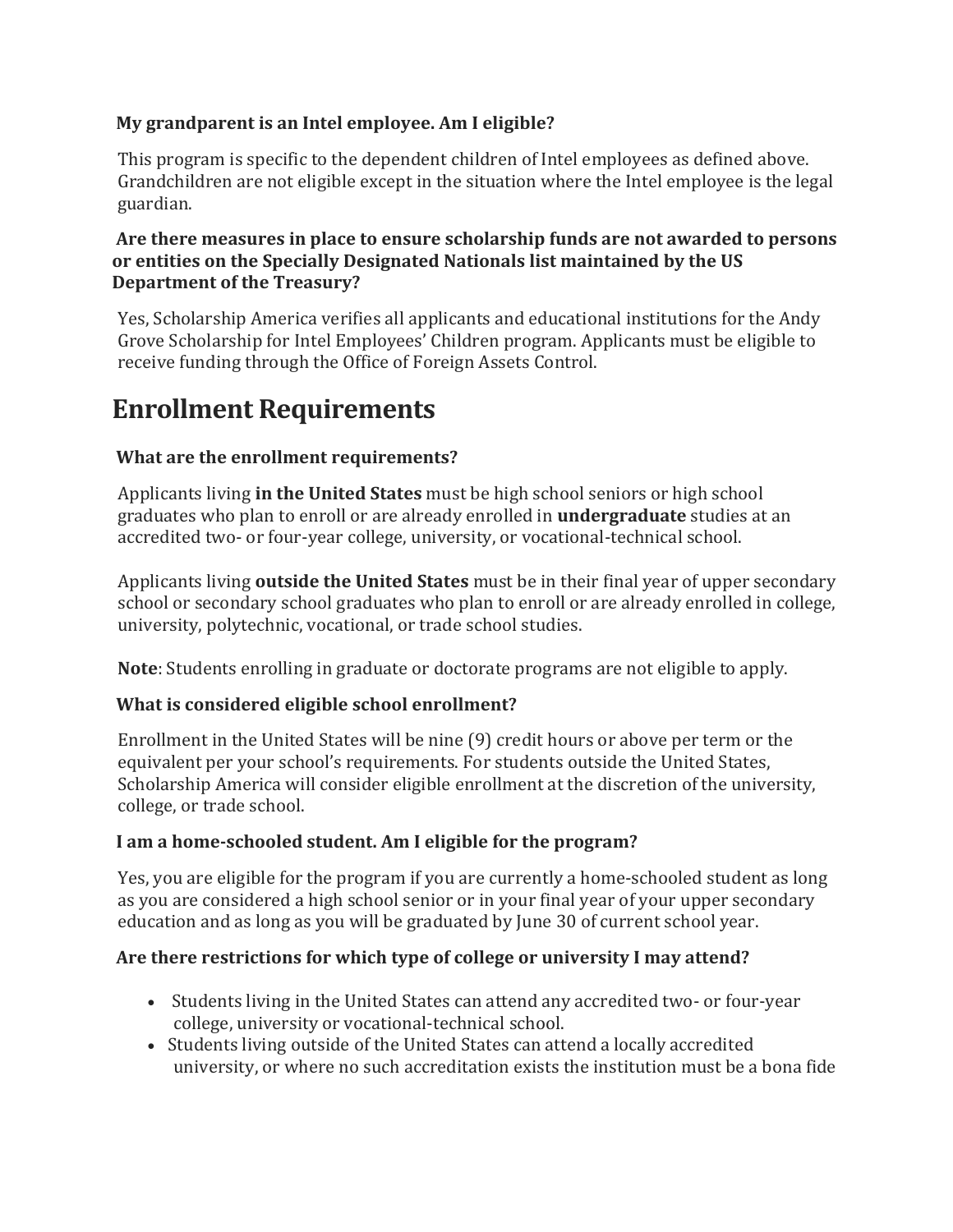university outside of the United States which is defined as having a student body, curriculum, faculty, and campus.

 Students may attend school abroad; however the award amount will be based on the country/site from which the Intel parent of the student is receiving pay (e.g., Intel parent's home/payroll site/country is Costa Rica, child/student attends school in the United States. The Award amount will be based on the criteria for Costa Rica).

#### **If the student is in their final year of undergraduate studies, are they eligible to apply for the Andy Grove Scholarship for Intel Employees' Children?**

No, the student must have one additional year to complete in their undergraduate studies to be eligible to apply for the scholarship. Additionally, the award amounts will only be made payable for future tuition, books and fees. **No retro-active payments will be made**.

## **Are there restrictions for what field of study I enroll in or am enrolled in?**

Applicants can enroll in any undergraduate field of study at an accredited or bona fide post-secondary institution.

#### **I was previously a National Merit scholarship recipient; may I apply for the Andy Grove Scholarship for Intel Employees' Children?**

Yes, provided all eligibility requirements are met. The receipt of the National Merit scholarship in the past will not affect eligibility to apply for the Andy Grove Scholarship for Intel Employees' Children.

# **Application Process**

## **When can I begin to submit an application?**

Applications can be submitted to Scholarship America starting on the [Application Window](https://circuit.intel.com/content/hr/worklife/general/Scholarship_for_Employees_Children_FAQs.html#1)  [start date.](https://circuit.intel.com/content/hr/worklife/general/Scholarship_for_Employees_Children_FAQs.html#1) The application can be found at <https://learnmore.scholarsapply.org/intel>

#### **When is the application deadline?**

The online application must be submitted electronically no later than 1:00 p.m. (Pacific) on the [Application Window end date.](https://circuit.intel.com/content/hr/worklife/general/Scholarship_for_Employees_Children_FAQs.html#1)

#### **What is the overall award timeline?**

- Annual Application Period Ends
- Evaluation and recipient selection will be completed by end of March
- Notification will be sent to all applicants in mid-April
- All recipients must complete and submit a signed Scholarship Acceptance Form. This form will be included with the notifications to recipients.
- Recipients outside Canada, India, and the United States must also complete and submit a School Cost/Enrollment Verification Form and a Wire Transfer form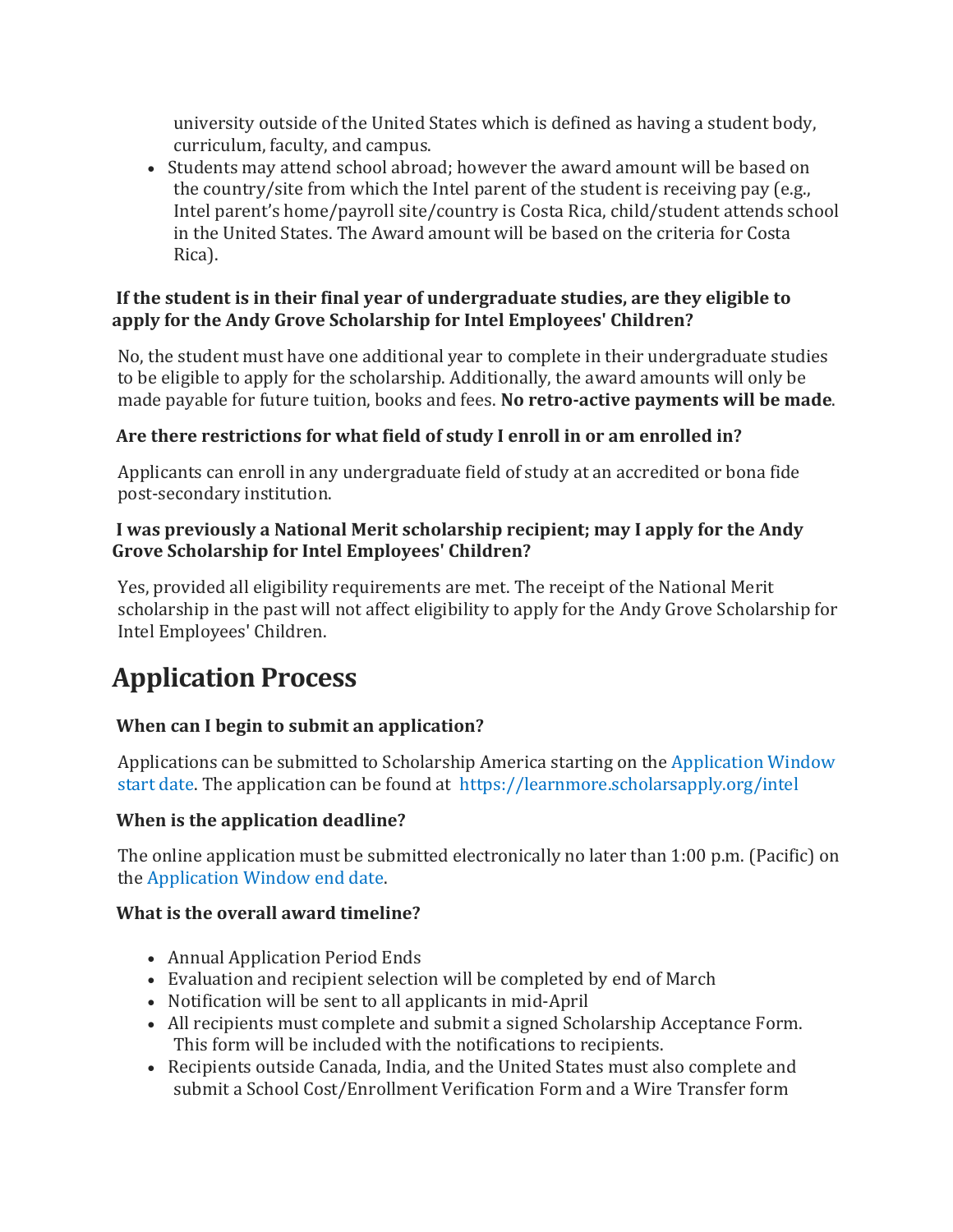before award payments can be issued. These forms will also be included with the notifications sent to award recipients from Scholarship America in April.

- Checks will be mailed to the majority of student recipients [United States, Canada and India] by mid-August
- Wires to other site recipients will be processed at the end of August and on an ongoing basis.
- Alternate payment arrangements for non-United States recipients will be determined on a case-by-case basis.

## **Where can I access the application?**

Complete information about the program along with the electronic application form can be accessed through Circuit or on the Web during the yearly application window at <https://learnmore.scholarsapply.org/intel>

A hard copy PDF application for special needs students can be obtained from Scholarship America at [intel@scholarshipamerica.org.](mailto:intel@scholarshipamerica.org) See [question 10](https://circuit.intel.com/content/hr/worklife/general/Scholarship_for_Employees_Children_FAQs.html#ten) below.

## **Do I have to apply in English?**

**Yes**, applications and all required supporting documents must be submitted in English. To aid the applicant, local language Frequently Asked Question documents and other instructional documents have been made available.

#### **After I start an online application, may I save it and finish it at a later time?**

Yes, online applicants will create an application account that will remain open and available to them until they submit the application electronically or until 1:00 p.m. (Pacific) on the [Application Window end date.](https://employeecontent.intel.com/content/hr/worklife/general/Scholarship_for_Employees_Children_FAQs.html#E_ApplicationWindow) **After the online application is submitted electronically, no further access to the application account will be granted and no revisions to the application can be made.** All applications must be submitted by the deadline, no exceptions will be made.

#### **Are all parts of the application important?**

Yes. The Andy Grove Scholarship for Intel Employees' Children is a competitive award. It is important to complete each section of the application to the best of your ability.

## **Are additional documents submitted with the electronic application?**

Yes. You must also upload your academic documents with your application. Complete instructions to upload documents are provided with the application. (Supporting documents are no longer accepted by mail, email or fax.)

## **Additional documents in the United States:**

o A complete transcript of grades. Grade reports are not accepted. Online transcripts must display student name, school name, grades and credit hours for each course and term in which each course was taken.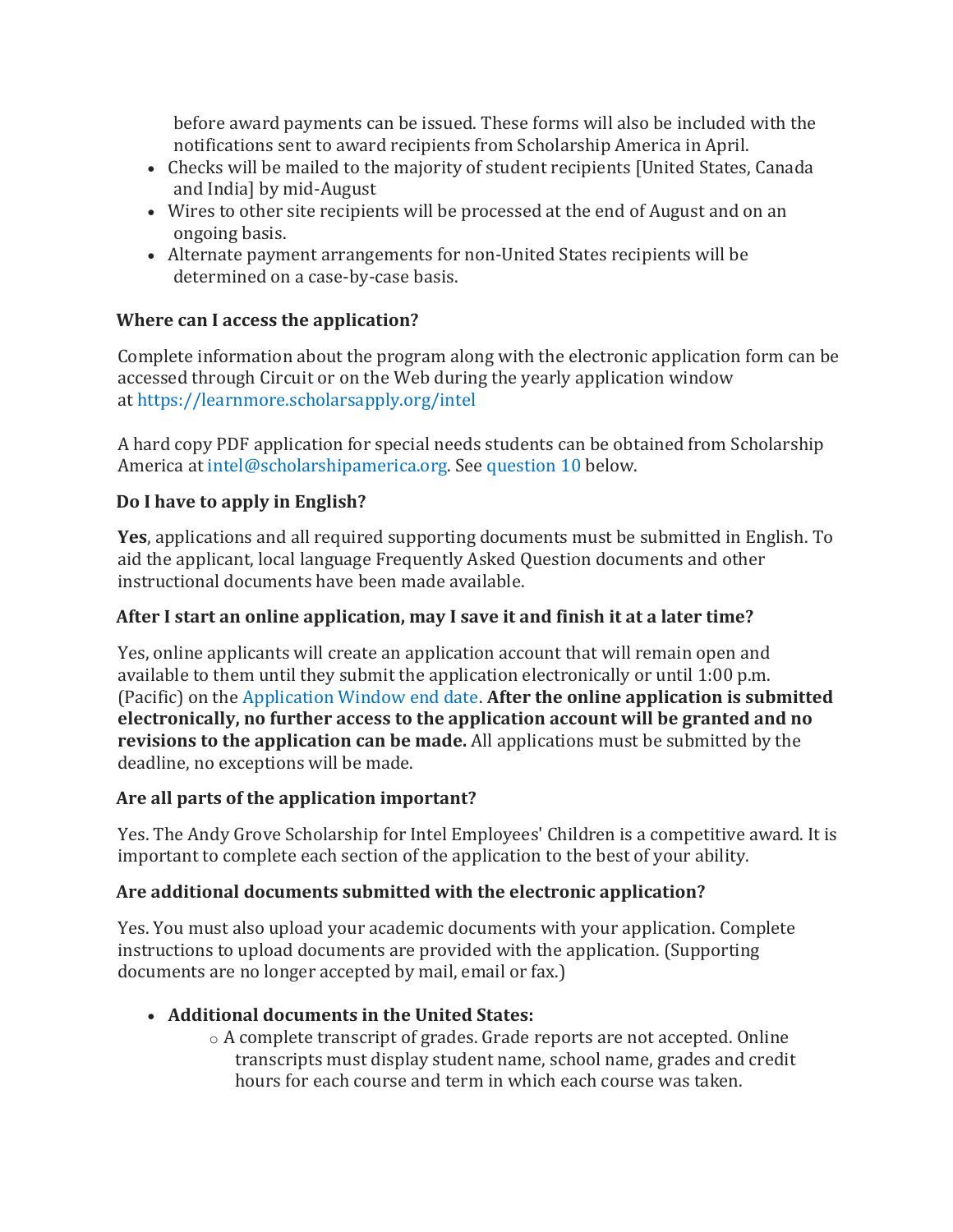- o Students currently or previously enrolled in college or vocational-technical school must include all college or vocational-technical transcripts of grades from each school attended.
- o High school seniors and students who have completed less than one full quarter or semester of college or vocational-technical education must include a high school transcript of grades.

#### **Additional documents outside the United States**:

- o Clear photocopies of the following educational documents:
	- 1. Students currently or previously enrolled in a university must include academic record (transcript of grades) for all university course work completed and secondary school credential/diplomas/certificate.
	- 2. Current (upper) secondary school students and students who have completed less than one year of higher education (university) must include academic record (transcript of grades) for all upper secondary education course work completed during the past three years and results of academic examinations, if available.

**Note**: All documents must be translated into English prior to submitting to Scholarship America. Upload translations along with copies of the non-translated documents. It is not required to have a notary authenticate the translation; however it is a requirement for all original documents to accompany translated documents for authentication purposes. *Intel will not reimburse you for translation services. Copies of transcripts are also acceptable.*

#### **How will I know if my application and supporting documents were submitted?**

Shortly after you submit your online application, confirmation that your application was transmitted will be sent to your registration e-mail address. If you do not receive a confirmation, please return to your electronic application, choose the review tab and confirm all data was entered correctly. Once you have completed the review, select the LOCK and SUBMIT button available at the bottom of the page. If further assistance is needed, follow the online instructions to submit the application.

**Important:** Late submissions and incomplete application packages will not be considered. There is no appeal process.

#### **Are hard copy applications available?**

Hard copy paper applications for special needs students are available only upon request. If submitting a paper application, include all required supporting documents and translations and mail to Scholarship America **postmarked no later than the** [Application](https://circuit.intel.com/content/hr/worklife/general/Scholarship_for_Employees_Children_FAQs.html#1)  [Window end date.](https://circuit.intel.com/content/hr/worklife/general/Scholarship_for_Employees_Children_FAQs.html#1) All applications and supporting documents **must be submitted in English**. The applicant is responsible for all translation costs. To ensure the translation is accurate, Scholarship America requests all applicants to include the original and the translated version of the documents with their submission.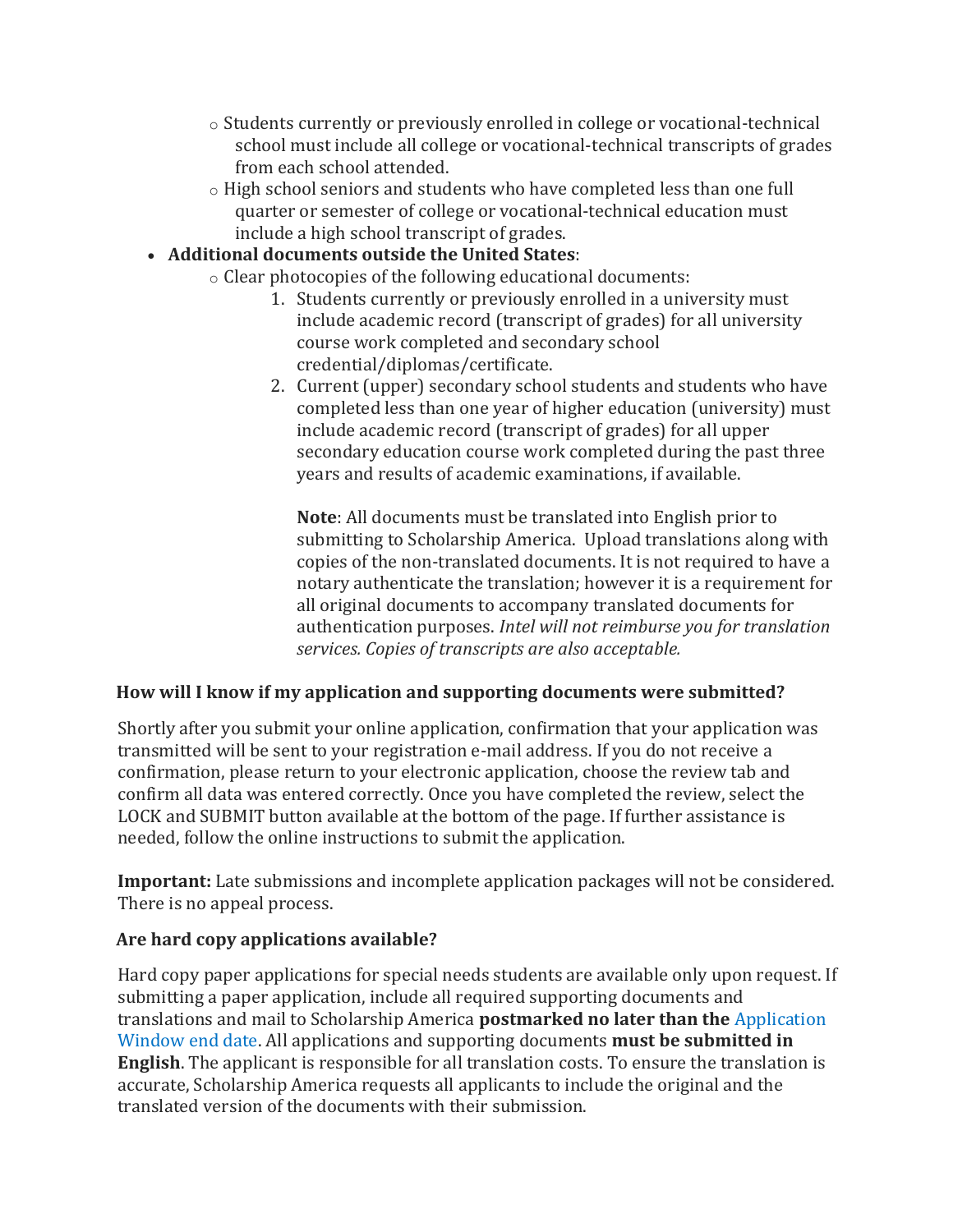Students living outside the United States may want to consider using a courier service (e.g., UPS, FedEx, DHL) to ensure that the application materials arrive in a timely manner. Remember that all materials must be postmarked by [Application Window end date.](https://circuit.intel.com/content/hr/worklife/general/Scholarship_for_Employees_Children_FAQs.html#1)

Please use the below address when mailing the application and supporting document:

Mail application and supporting documents to: Andy Grove Scholarship for Intel Employees' Children Scholarship America One Scholarship Way Saint Peter, MN 56082 USA

**Important:** After two weeks of mailing your supporting documents you may contact Scholarship America at [intel@scholarshipamerica.org](mailto:intel@scholarshipamerica.org) to confirm the receipt of your documents. It is your responsibility to follow up with them. There is no appeal process for late or incomplete applications.

# **Scholarship Recipient Selection**

## **Who decides if I will receive a scholarship?**

Selection of recipients is made by Scholarship America, an independent third party administrator with over 40 years of experience in administration of scholarship programs. In no instance does any officer or employee of Intel Corporation or the Intel Foundation play a part in the selection. All applicants agree to accept the decision as final; there is no appeal process. Due to regulations governing scholarship programs sponsored by foundations, no more than 25% of the total number of applicants may receive awards.

#### **How are recipients selected?**

The first 50% of awards will be granted to recipients based on the student's achievements. This includes; grades, class ranks, test scores, demonstrated leadership, participation in activities, community involvement, work experience, goals and aspirations, and unusual circumstances. The next 50% of awards will be based on a combination of achievement and financial need. Financial need must be demonstrated by information provided on the application for an applicant to receive an award in the second 50% of recipients.

#### **Do I have to submit financial information to receive the award?**

No. However, students who do not provide financial information will not be considered for a need-based award as described above.

#### **How is financial need determined?**

Need is primarily determined by calculating the amount a family can reasonably be expected to contribute toward their child's education. Scholarship America determines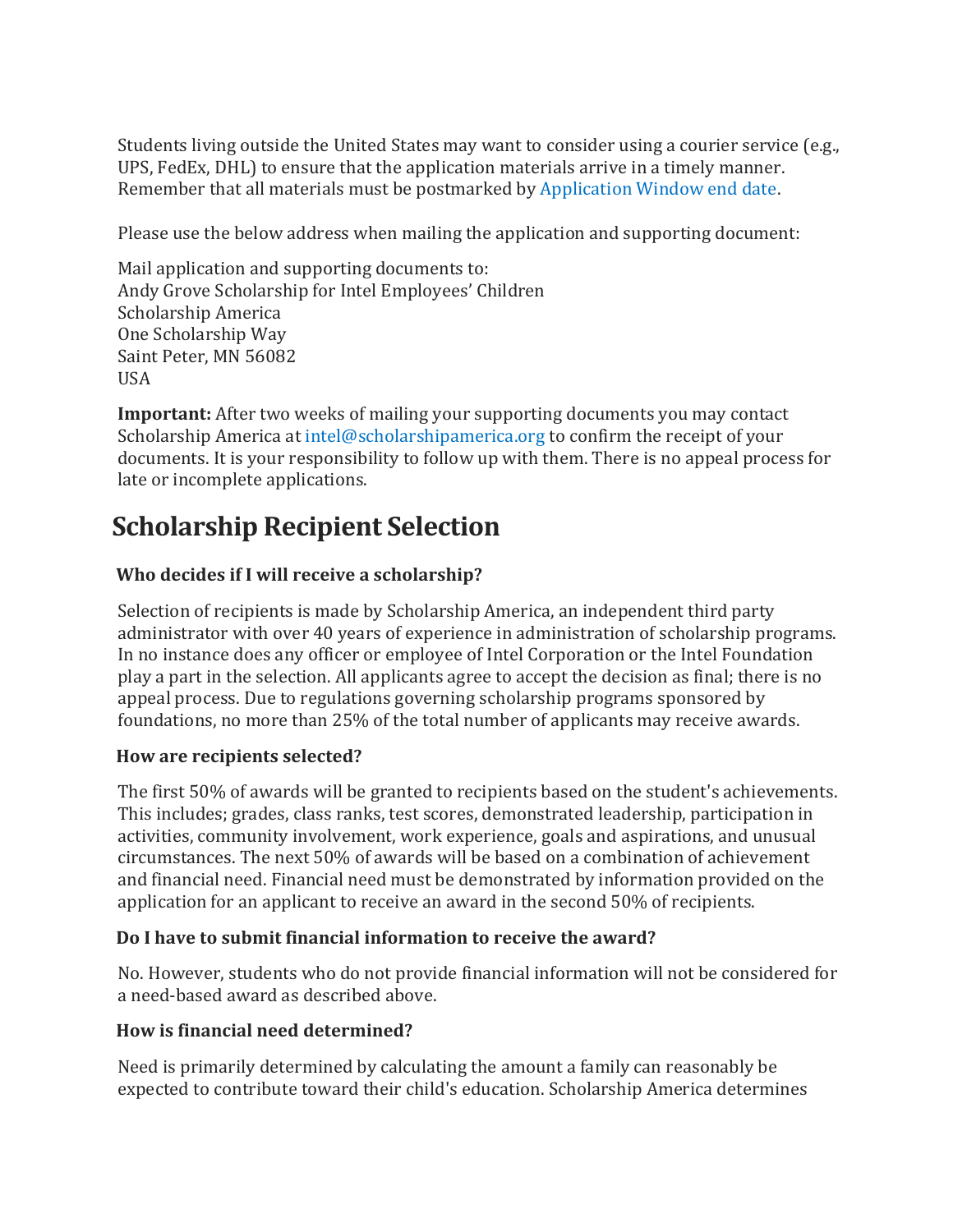financial need for U.S. applicants using a process that is very similar to the federal methodology used by many college financial aid offices. All financial factors provided on the application are taken into consideration - adjusted gross income, income of each parent, untaxed income, total cash/savings/etc., number of persons in the family, and the number of children attending post-secondary school.

For students outside the United States, Scholarship America uses the reported income per family member in the home country/site. This income serves as an indicator to determine the family's ability to contribute toward educational expenses.

#### **When will I be notified of the results of the program?**

All applicants will be notified in mid-April whether or not they have been selected to receive an award.

## **Can I reapply if not selected this round?**

Applicants who are not selected as scholarship recipients may continue to reapply as long as they continue to meet the eligibility criteria. Recipients of an Andy Grove Scholarship for Intel Employees' Children may not reapply.

## **How are the number and amount of awards determined?**

Award amounts are based on the country/site from which the employee receives their salary, regardless of the location which their child attends university. The number of awards allocated to each country/site will be proportional to reflect equal percentage of approved applications for each country/site as it relates to the total approved applications. Students will compete for awards only within the pool of applicants from the work country/site of the employee.

**For example**: If the employee works and gets paid out of the United States and their child is attending school in Costa Rica. The child will compete against other applicants from the United States.

**Note:** Due to regulations governing scholarship programs sponsored by foundations, no more than 25% of the total number of applicants may receive awards.

## **Awards Amounts**

## **What are the award amounts?**

Award amounts are based on the country/site from which the employee is receiving pay and, type of post-secondary institution the student will attend. All contributing factors will be evaluated and awards adjusted on a case-by case basis. Amounts are defined below:

**In Group A countries/sites**: Argentina, Australia, Brazil, Canada, China, Germany, Hong Kong, Ireland, Israel, Japan, Poland, Singapore, Korea, Taiwan, the United Kingdom, and the United States the awards are: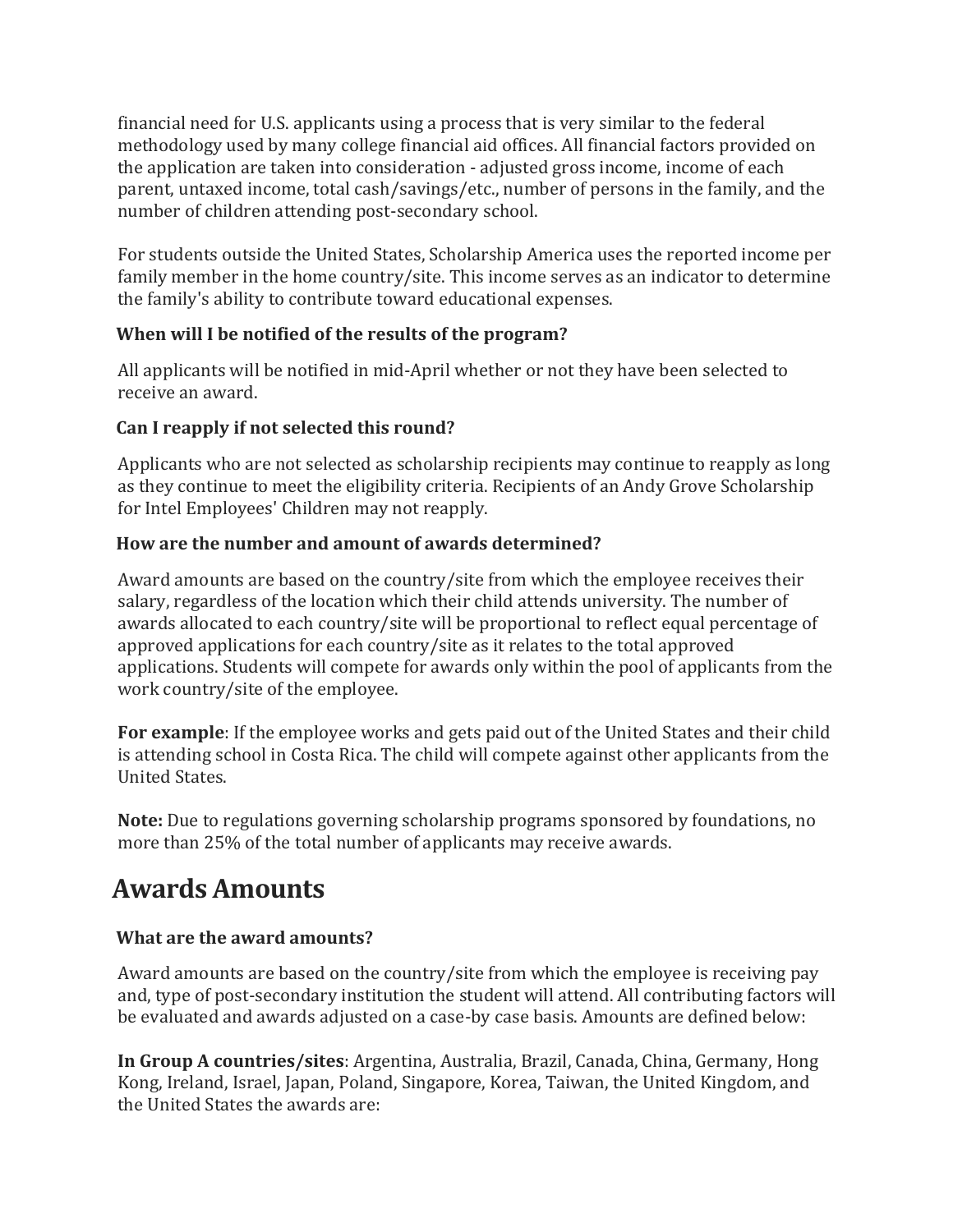- Up to \$1,500 USD for enrollment in a two-year or vocational-technical postsecondary school
- Up to \$4,000 USD for enrollment in a three or four-year college or university or international equivalent (e.g. a university offering the highest advanced postsecondary degrees)

**In Group B countries/sites**: Bangladesh, Costa Rica, Egypt, India, Indonesia, Malaysia, Mexico, Pakistan, Philippines, Sri Lanka, Thailand, and Vietnam the awards are:

- Up to \$1,050 USD for enrollment in a polytechnic or vocational-technical postsecondary school
- Up to \$2,800 USD for enrollment in a university offering the highest advanced postsecondary degrees

When the amounts above exceed the cost of tuition, books and fees for the duration of the educational program of the student, the amount will be reduced so as to not exceed the eligible expenses. Costs are validated by Scholarship America with the student upon receipt of the award.

For example: For a country/site-specific program, one (1) year of tuition, books, fees may equate to a total cost of \$2,500 USD. Total amount of award provided by the Andy Grove Scholarship for Intel Employees' Children will be reduced to \$2,500 USD.

All awards are one-time only per student recipient and will be awarded in U.S. dollars. For countries/sites where the scholarships are taxable, Intel will not increase the amount of the award to cover for taxes.

#### **I previously received the Andy Grove Scholarship for Intel Employees' Children for a two-year technical vocational school; am I also eligible to receive the four-year University or equivalent award? Am I eligible for the difference if I enroll at a fouryear school or equivalent program at a later time?**

The awards are one-time only per student recipient. If students plan to attend a four-year university or equivalent, they might consider waiting to apply for the scholarship until accepted at a four-year school or equivalent rather than applying for the scholarship when eligible only for a vocational-technical or two-year college award. This choice is up to the applicant.

Award amounts are determined at the time of student scholarship selection as a recipient and based on information on the student application.

Past recipients of the Andy Grove Scholarship for Intel Employees' Children are not eligible to reapply to the program.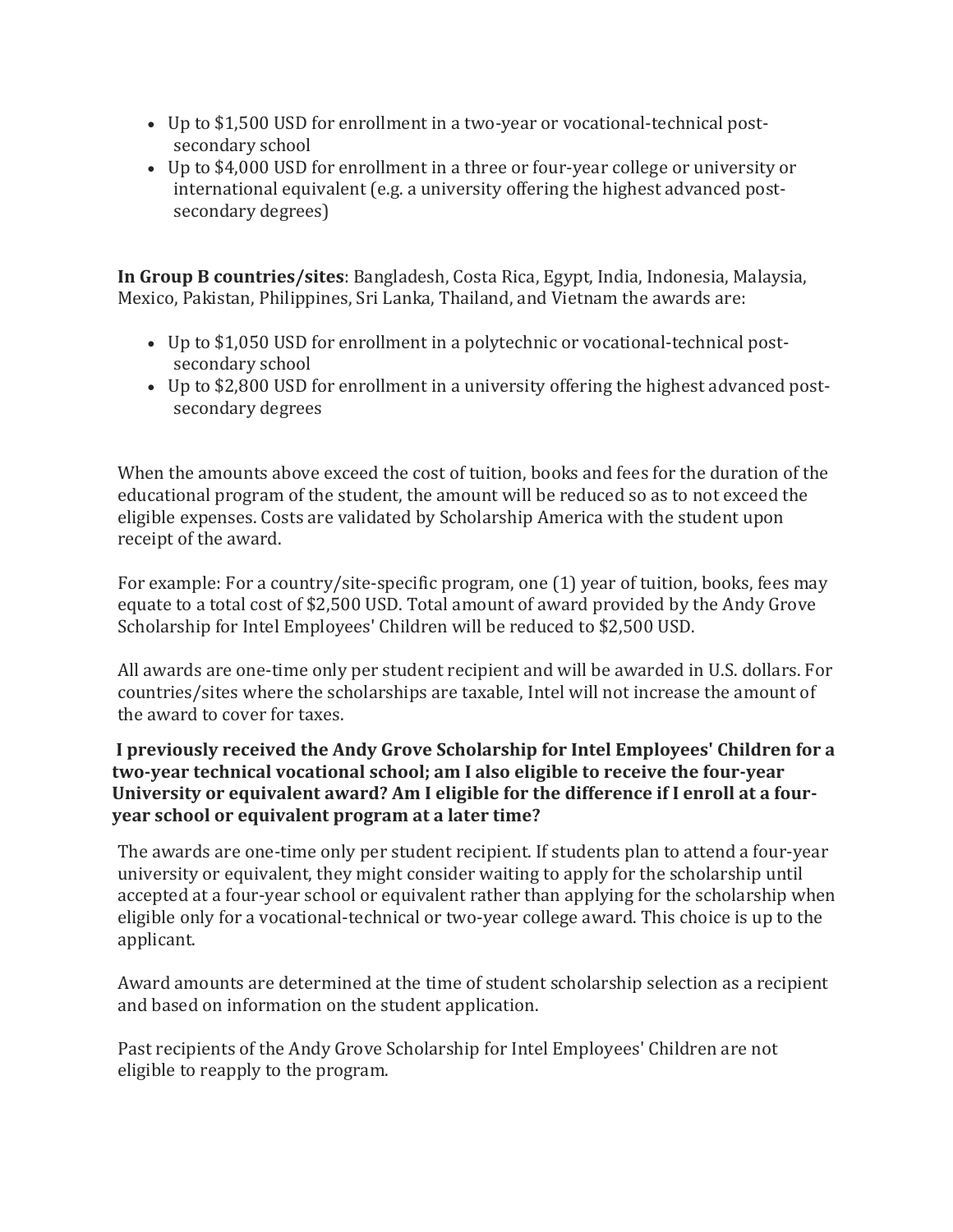## **Payment Process**

#### **How can I use the award?**

The award can only be used for tuition, fees, books, and education-related supplies. Awards cannot be used for computers, room, board or living, or other expenses.

#### **When will I receive my award?**

All recipients must complete and submit a signed Scholarship Acceptance Form. This form will be included with the notifications to recipients.

Students studying on an alternate school calendar can make special arrangements with Scholarship America for award payment on an alternative schedule. Alternative schedules include semesters that start in mid-summer instead of fall.

#### **Recipients in Canada, India, and the United States:**

 Award checks to Canadian, Indian, and U.S. recipients will be made payable to the school and mailed to the student's home address in August.

#### **Recipients outside Canada, India, and the United States:**

- Recipients outside Canada, India, and the United States must also complete and submit a School Cost/Enrollment Verification Form and a Wire Transfer form before award payments can be issued. These forms will also be included with the notifications sent to award recipients from Scholarship America in April.
- Award payment to recipients will be issued by wire transfer in late August or September or when required forms are received.

#### **What is the duration of the scholarship?**

Awards are one-time only and are not renewable. Previous Intel Scholarship recipients may not apply again. When the scholarship amount exceeds one year of eligible expenses, Scholarship America will work with the student to make appropriate arrangements on a case by case basis.

## Taxation Process

#### **Will I be required to pay taxes on the scholarship award?**

Each country/site has different tax laws; all recipients are responsible for checking with their local tax authority as to the taxability of the award. This tax information is for guidance only and is not intended as tax advice. Employees should consult a local tax or financial advisor for information on country and/or provincial tax rules specific to these awards, payment timing, and reporting responsibilities.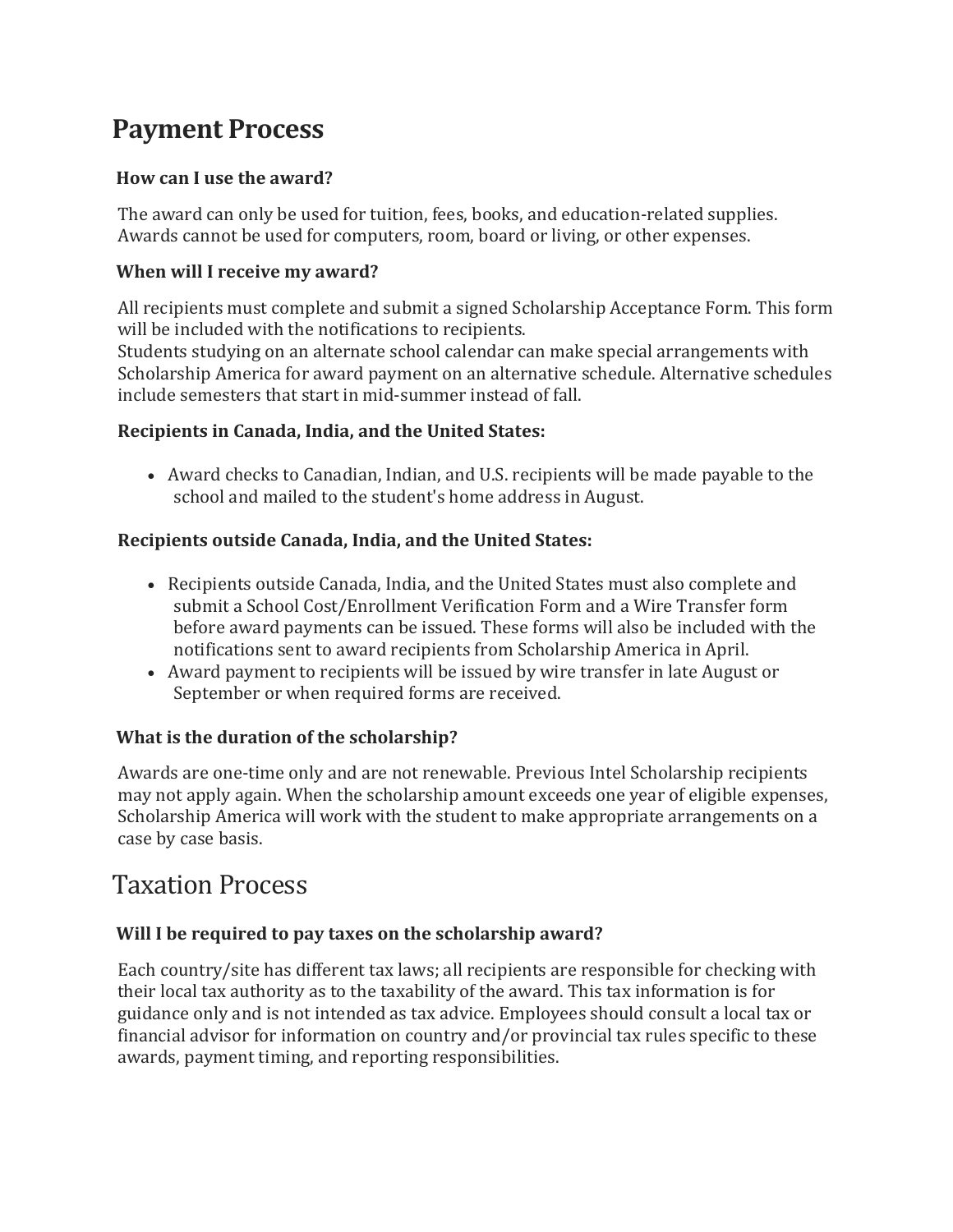#### **For Brazil, Bangladesh, China, Costa Rica, Hong Kong, India, Indonesia, Malaysia, Mexico, Singapore, Sri Lanka, Taiwan, the United States, and Vietnam**

Awards are generally not considered taxable because this is a competitive scholarship program and not an employee benefit. For Brazil, Bangladesh and India, please reference the [taxability matrix](https://circuit.intel.com/content/hr/learning/ext-edu/Intel_Scholarship_Taxability_Matrix.html) comments for noted assumptions under each of these countries. For all other countries please refer to the [taxability matrix](https://circuit.intel.com/content/hr/learning/ext-edu/Intel_Scholarship_Taxability_Matrix.html) for guidance. Specific country processing information is listed below.

#### **For Argentina, Egypt, Germany, Ireland, Pakistan, and the United Kingdom Only**

Due to taxation laws, scholarships awarded to children of Intel employees will be considered a benefit and therefore taxable. Tax payments will be made in the pay slip of the employee whose daughter/son was awarded a scholarship. Taxation will be processed after the scholarship is awarded according to local taxation rules.

#### **For Australia Only**

Due to taxation laws, scholarships award to children of Intel employees will be considered a benefit and therefore taxable as a Fringe Benefit. Tax payments will be made by Intel.

#### **For Canada Only**

The scholarship award is not considered a taxable benefit to the employee, hence there will be no tax withholding on the scholarship award in Canada. Instead, the scholarship award will be reported on a T4A slip for the employee's awarded dependent/student. Scholarship America, the program administrator, will issue a T4A slip to the awarded recipient, the employee's dependent/student, in January for tax purposes. It is the responsibility of the award recipient to report the income on his or her income and benefit tax return, and consult with a tax advisor to determine full taxability.

#### **For Israel Only**

Due to taxation laws, scholarships awarded to children of Intel employees in Israel will be considered a benefit and therefore taxable. Tax payments will be made in the pay slip of the employee whose daughter/son was awarded a scholarship. Taxation is made in the pay slip of the month following the month in which the scholarship was awarded. Example: If award will be received in August the tax will be deducted in the September pay slip. For questions regarding taxation or payroll deductions, please contact your Intel payroll processor.

#### **For Philippines, Korea, Thailand Only**

There will be no tax withholding on the scholarship award in the Philippines, Korea and Thailand. It is the responsibility of the employee to file their own personal tax return with payment of tax made direct to the tax authority.

#### **For Poland Only**

There will be no tax withholding on the scholarship award in Poland. The scholarship payments are made to the dependent and will be considered the student's personal income. It is the responsibility of the award recipient to report the income on his or her income and file according to local taxation rules.